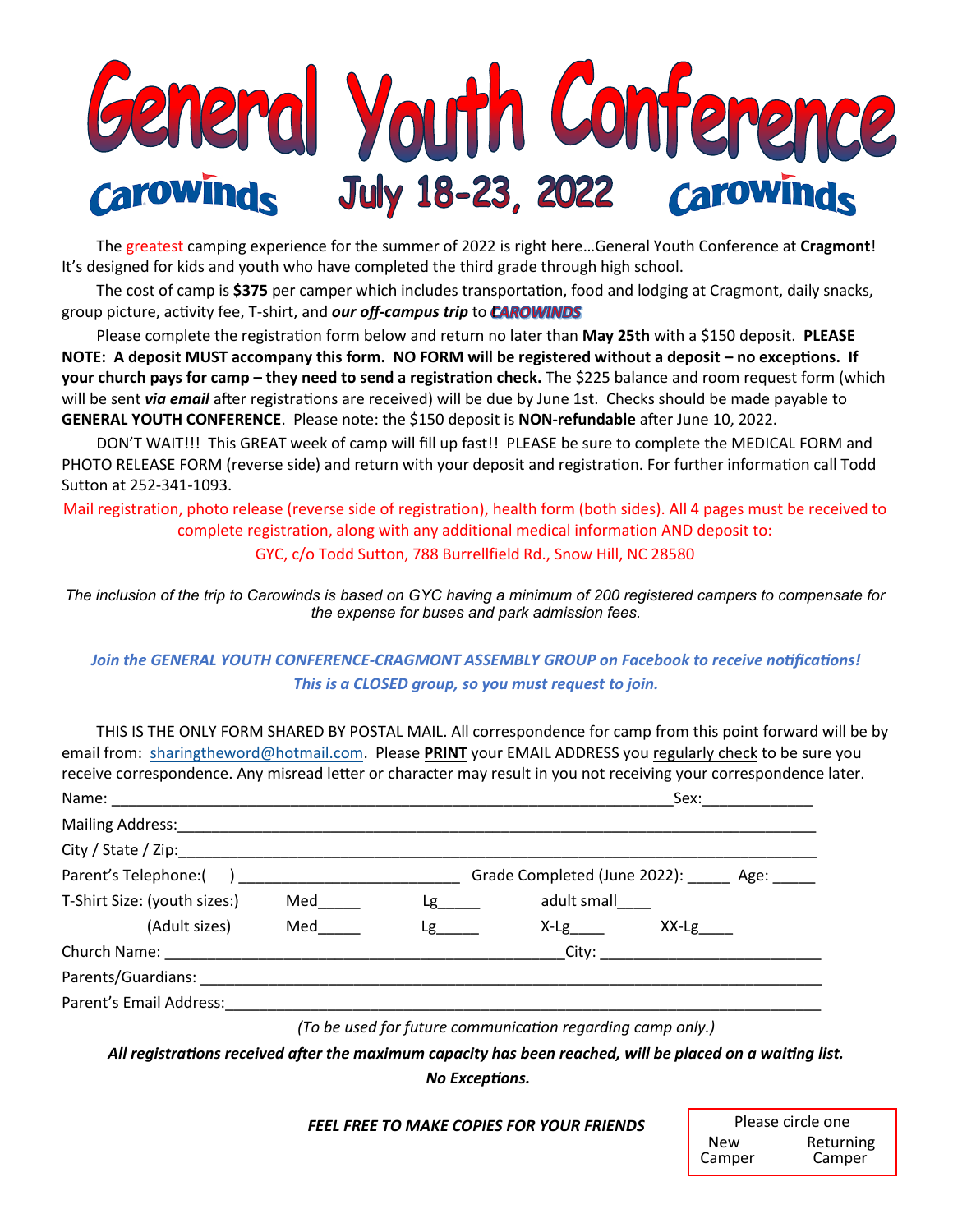# **General Youth Conference and Cragmont Assembly Photograph & Video Release Form**

I hereby grant permission to the rights of my image, likeness and sound of my voice as recorded on audio or video without payment or any other consideration. I understand that my image may be edited, copied, exhibited, published or distributed and waive the right to inspect or approve the finished product wherein my likeness appears. Additionally, I waive any right to royalties or other compensation arising or related to the use of my image or recording. I also understand that this material may be used in diverse promotional settings within an unrestricted geographic area.

Photographic, audio or video recordings may be used for the following purposes:

- conference presentations
- educational presentations
- informational / promotional presentations

By signing this release I understand this permission signifies that photographic or video recordings of me may be electronically displayed via the Internet or in the public setting.

I will be consulted about the use of the photographs or video recording for any purpose other than those listed above.

There is no time limit on the validity of this release nor is there any geographic limitation on where these materials may be distributed.

This release applies to photographic, audio or video recordings collected as part of the sessions listed on this document only.

By signing this form I acknowledge that I have completely read and fully understand the above release and agree to be bound thereby. I hereby release any and all claims against any person or organization utilizing this material for educational and promotional purposes.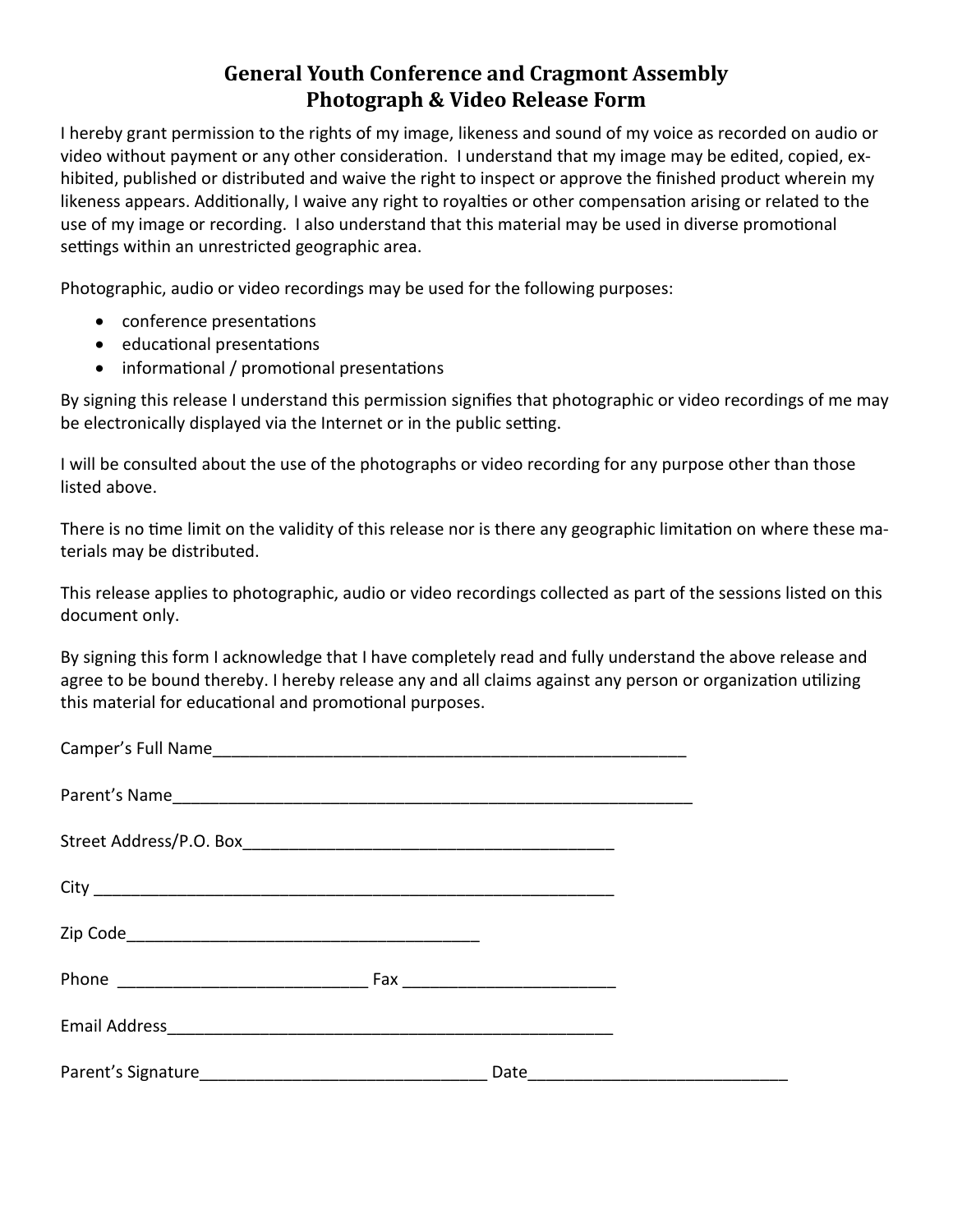#### General Youth Conference – Cragmont Assembly Health Information Form July 18-23, 2022

| Camper Full Name:                                                                                                                                                                                                                                                                                                                                                                                                                                                                                                                                                                                                                                                                                      |                                                                         |                |  |
|--------------------------------------------------------------------------------------------------------------------------------------------------------------------------------------------------------------------------------------------------------------------------------------------------------------------------------------------------------------------------------------------------------------------------------------------------------------------------------------------------------------------------------------------------------------------------------------------------------------------------------------------------------------------------------------------------------|-------------------------------------------------------------------------|----------------|--|
|                                                                                                                                                                                                                                                                                                                                                                                                                                                                                                                                                                                                                                                                                                        |                                                                         |                |  |
| Camper Home Address: 2008                                                                                                                                                                                                                                                                                                                                                                                                                                                                                                                                                                                                                                                                              |                                                                         |                |  |
| Street Address City                                                                                                                                                                                                                                                                                                                                                                                                                                                                                                                                                                                                                                                                                    |                                                                         | State Zip Code |  |
| Parent/guardian with legal custody to be contacted in case of illness or injury:                                                                                                                                                                                                                                                                                                                                                                                                                                                                                                                                                                                                                       |                                                                         |                |  |
| Name: Phone: Phone: Phone: Phone: Phone: (2014)                                                                                                                                                                                                                                                                                                                                                                                                                                                                                                                                                                                                                                                        |                                                                         |                |  |
| Home Address: New York Contract to the Contract of the Contract of the Contract of the Contract of the Contract of the Contract of the Contract of the Contract of the Contract of the Contract of the Contract of the Contrac                                                                                                                                                                                                                                                                                                                                                                                                                                                                         |                                                                         |                |  |
| (If different from above) – Street Address City                                                                                                                                                                                                                                                                                                                                                                                                                                                                                                                                                                                                                                                        |                                                                         | State Zip Code |  |
| Second parent/guardian or other emergency contact                                                                                                                                                                                                                                                                                                                                                                                                                                                                                                                                                                                                                                                      |                                                                         |                |  |
| Name: Phone: Phone: Phone: Phone: Phone: (2014)                                                                                                                                                                                                                                                                                                                                                                                                                                                                                                                                                                                                                                                        |                                                                         |                |  |
| Additional contact in event parent(s)/guardian(s) cannot be reached                                                                                                                                                                                                                                                                                                                                                                                                                                                                                                                                                                                                                                    |                                                                         |                |  |
| Phone: (2012)<br>Name:<br>Allergies: $\Box$ No known allergies $\Box$ This camper is allergic to: $\Box$ Food $\Box$ Medicine $\Box$ Environment (insects, pollen, etc.)                                                                                                                                                                                                                                                                                                                                                                                                                                                                                                                               |                                                                         |                |  |
| □ Other                                                                                                                                                                                                                                                                                                                                                                                                                                                                                                                                                                                                                                                                                                | Please list what the camper is allergic to and the reaction seen.       |                |  |
| Immunizations: Last tetanus shot: (MUST be within the last 10 years)<br>General Health History: Check "yes" or "no" for each statement. Explain "yes" responses below, noting the question #.                                                                                                                                                                                                                                                                                                                                                                                                                                                                                                          |                                                                         |                |  |
| 1. Have a recurrent/chronic illness(es)? □ Yes □ No                                                                                                                                                                                                                                                                                                                                                                                                                                                                                                                                                                                                                                                    | 9. Have problems falling asleep/sleep walking? □ Yes □ No               |                |  |
| 2. Had a recent infectious disease (last 6 months)? . $\Box$ Yes $\Box$ No                                                                                                                                                                                                                                                                                                                                                                                                                                                                                                                                                                                                                             | 10. Have attention deficit/hyperactivity disorder? $\Box$ Yes $\Box$ No |                |  |
|                                                                                                                                                                                                                                                                                                                                                                                                                                                                                                                                                                                                                                                                                                        | 11. Being treated for emotional or behavioral difficulties or eating    |                |  |
| 4. Had asthma/wheezing/shortness of breath? $\Box$ Yes $\Box$ No                                                                                                                                                                                                                                                                                                                                                                                                                                                                                                                                                                                                                                       |                                                                         |                |  |
|                                                                                                                                                                                                                                                                                                                                                                                                                                                                                                                                                                                                                                                                                                        | 12. Had a significant life event that continues to affect the camper's  |                |  |
| 7. Wear glasses, contacts, of protective eyewear? . $\Box$ Yes $\Box$ No                                                                                                                                                                                                                                                                                                                                                                                                                                                                                                                                                                                                                               |                                                                         |                |  |
|                                                                                                                                                                                                                                                                                                                                                                                                                                                                                                                                                                                                                                                                                                        |                                                                         |                |  |
| <b>Activity Restrictions:</b><br>$\Box$ I have reviewed the example camp activities and feel the camper can participate without restrictions.<br>$\Box$ I have reviewed the example camp activities and feel the camper can participate with the following restrictions. (Please<br>describe below)<br>Medication(s): $\square$ This camper will not take any daily medications while attending camp.<br>$\Box$ This camper will take the following medications while at camp: (Medications include prescription, over the<br>counter products, vitamins, and supplements).<br>Please list all medications and doses the camper will be taking while at camp. The camp nurse will contact you individ- | ually for further information closer to date.                           |                |  |

The following non-prescription medications may be stocked by the camp nurse and are used on an as needed basis to manage illness and injury. **Cross out any medications the camper should** *not* **be given.** 

Acetaminophen (Tylenol) Ibuprofen (Motrin, Advil) Antibiotic cream Aloe Calamine lotion Antihistamine/allergy medicine (ex. Cetirizine [Zyrtec]) Diphenhydramine (Benadryl) antihistamine/allergy medicine Phenylephrine decongestant (Sudafed PE) Pseudoephedrine decongestant (Sudafed) Guaifenesin cough syrup (Robitussin) Dextromethorphan cough syrup (Robitussin DM) Sore throat spray Cough drops Calcium carbonate antacid (Tums)